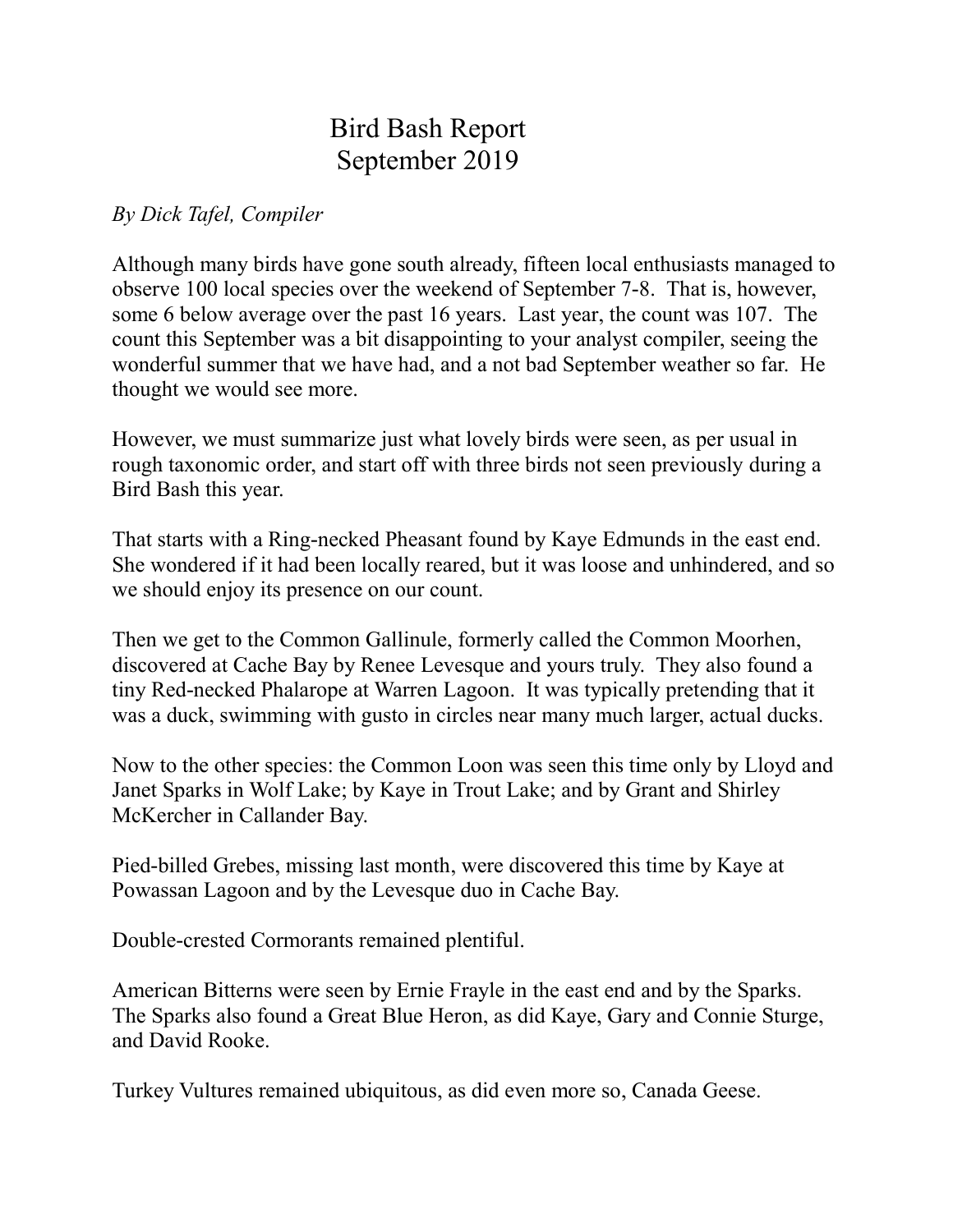Ducks, mostly the "puddle duck" species, were concentrating in great numbers within lagoons and elsewhere. The number of species was similar (9) to the last Bird Bash, except for scaup which was not discovered this time round. Divers, like the Common Goldeneye and Common Merganser, were also about, but the latter found only by Buddy Myles and David. The normally rare Ruddy Duck was noted again by the Levesque duo at Warren Lagoon.

Now as to predators: Ospreys were still around in good numbers, though not as actively within their nests, from which the young generally have managed to safely fledge. Northern Harriers were noted by the Sturges and the Levesque duo. The latter pair also saw a couple of Sharp-shinned Hawks, as did John Levesque. They also saw Broad-winged Hawks, as did the McKerchers. The latter pair also detected the Bald Eagle, as did the Sturges and David. American Kestrel remained common, but the Merlin was noticed only by the Levesque duo, the Sturges, Buddy, and the McKerchers.

Ruffed Grouse were discovered by Kaye, the Sparks and Ernie. Ernie also found Sandhill Cranes, as did the Levesque duo, David, and Buddy.

Only a few shorebirds were discovered - the Semipalmated Plover by Kaye and John at Sunset Park where John also saw a Least Sandpiper, and Lesser Yellowlegs, spotted by the Levesque duo at Warren Lagoon.

As to gulls and terns, Ring-billed and Herring remain the main gull species, but the McKerchers managed to find a lone Great Black-backed along Lake Nipissing. Caspian and Common Terns continued to be present at Cache Bay and observed by the Levesque duo.

Rock Pigeons and Mourning Doves remained common.

No owls or Common Nighthawks were spotted.

The Ruby-throated Hummingbird seemed to be upon its last presence this year, saying goodbye through house windows to Elsa Tafel and others.

Belted Kingfishers were still upon many lists.

The six main woodpeckers (or their "cousins") were still about in fair numbers, especially Northern Flickers. Pileateds seemed to be the least seen, noted only by the Levesque duo, the Sparks, and John.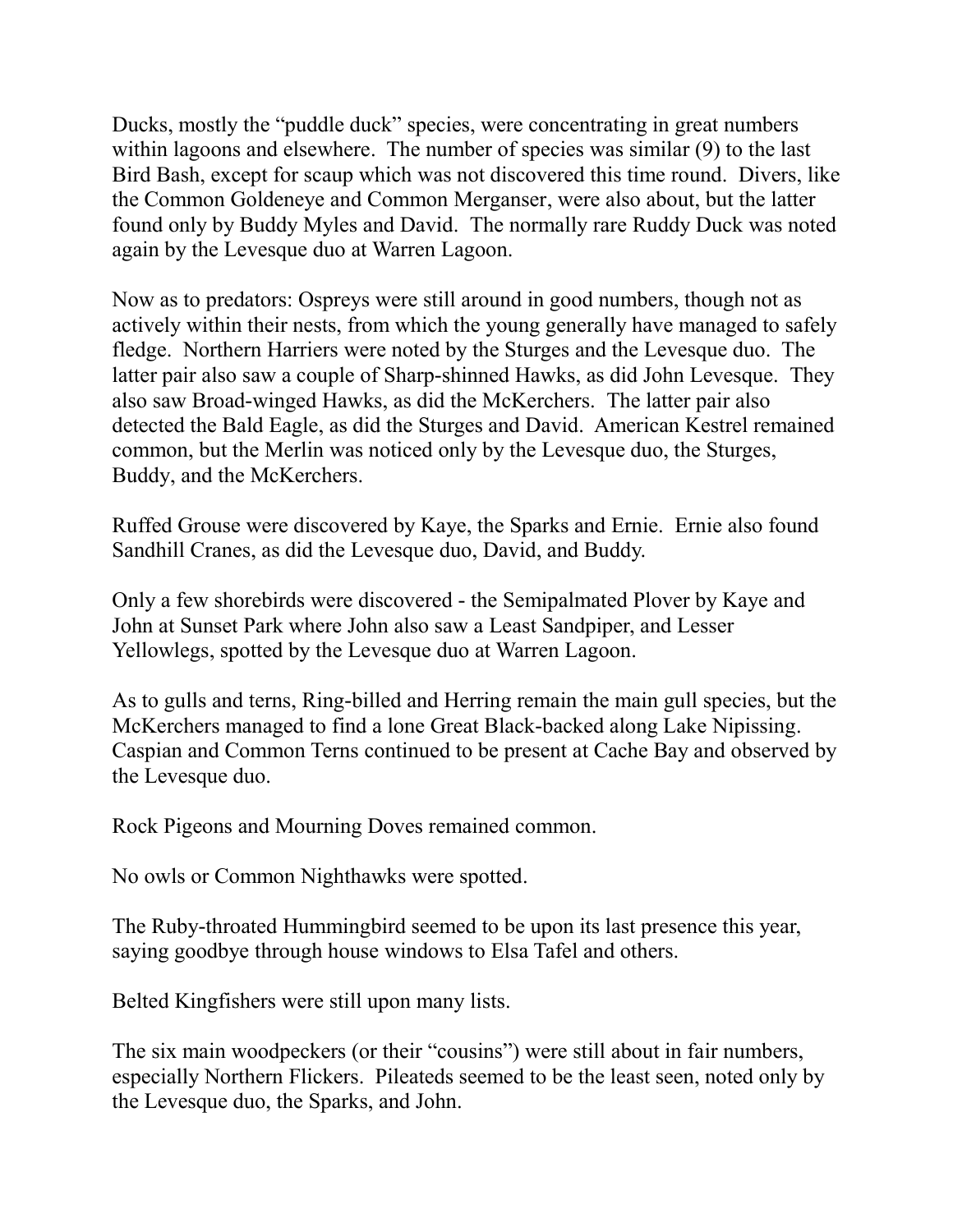Flycatchers were still about. The Eastern Wood-Pewee was discovered by David, the Least by John and by the Levesque duo, who, along with the Sturges, also saw the Eastern Phoebe and the Eastern Kingbird. Kaye also saw the Eastern Kingbird, and the Sparks, the Eastern Phoebe.

Among vireos the Red-eyed was still pretty common, while the Warbling was seen solely by John.

Blue Jays, Common Ravens and American Crows remained very commonplace, as did Black-capped Chickadees. Red-breasted Nuthatches were seen by most, but the White-breasted was noted only by the Sparks and David. The Brown Creeper was watched solely by the Levesque duo.

A Winter Wren was noted by Dave near Seguin Beach; a Golden-crowned Kinglet by John on a trail off Main Street West. No Ruby-crowned Kinglets were found.

As to thrushes, no bluebirds were seen, but the Veery was discovered by John at his home area, and the Hermit Thrush by the Sparks. Your compiler was very disappointed not to see even one normally very common American Robin during his Bird Bash day, but thankfully some others did –Mary Ann Kenrick, the McKerchers, Buddy, the Sturges, Kaye and David.

The Gray Catbird was noted solely by the Sturges, and the Brown Thrasher solely by John.

Huge flocks (murmurations) of European Starlings were clustering about.

Cedar Waxwings were very abundant, noted by many.

Now as to warblers: rather amazingly (to your compiler) some 15 species were spotted. He will identify those individuals who were the sole observers of a particular warbler and then add the other ones at the end. Starting with the Northern Parula, Mourning, Blackburnian and Wilson's - all those were found in a wave of warblers passing through by John on the little trail at the west end of Main Street. The Yellow was noted by Mary Ann; the Ovenbird by the Levesque pair; the Magnolia, by David; and the Pine by Kaye. Other warblers found were Nashville, Chestnut-sided, Yellow-rumped, Black and White, Black-throated Green, American Redstart and Common Yellowthroat. Quite a contingent!

The Scarlet Tanager was spotted by Kaye and by John.